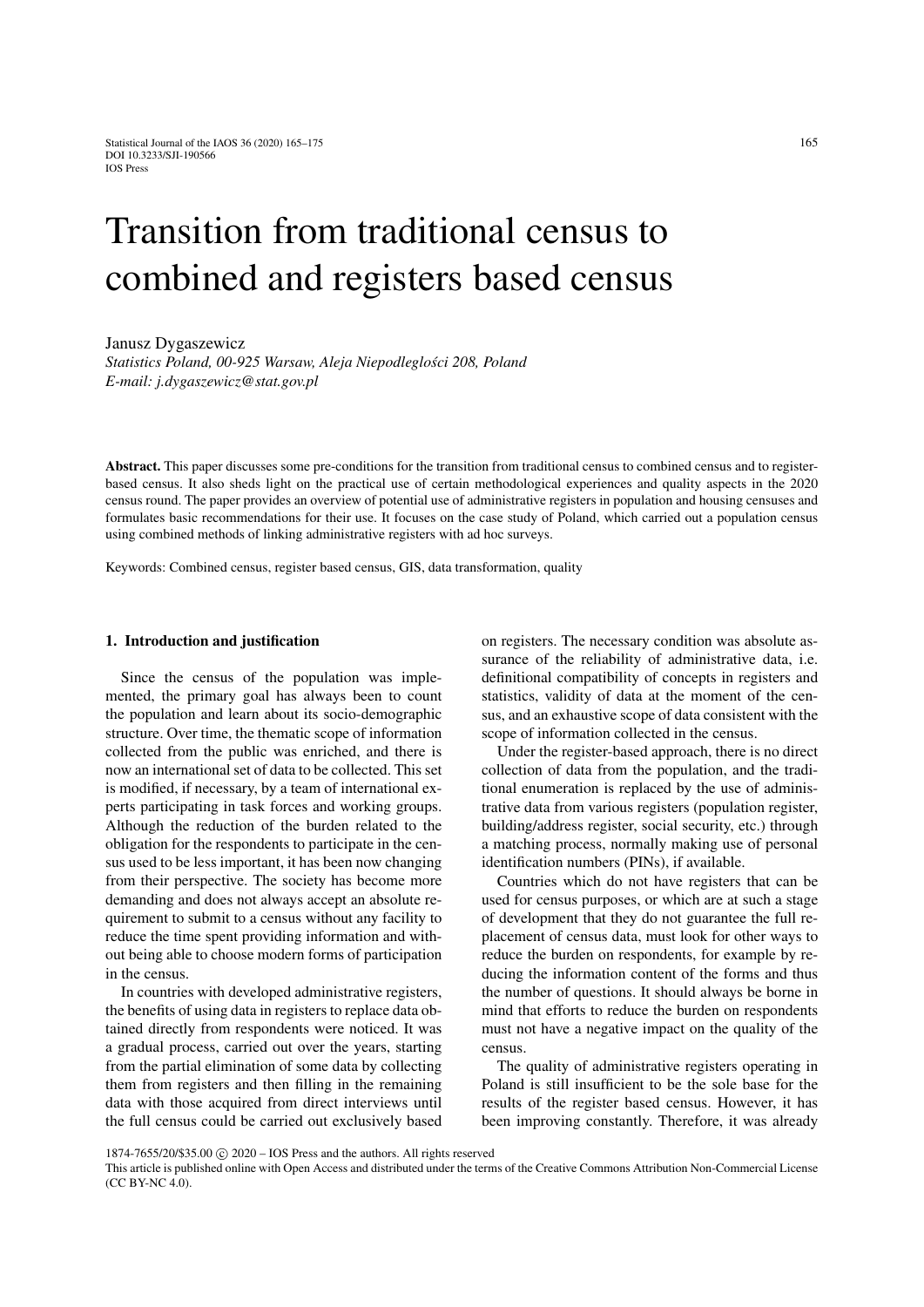decided in 2011 to partly use data from the registers and complete the missing data with information obtained from respondents. To be sure about the quality of the census results, all census questions were included in the census form, even those covered in administrative sources. The purpose was to show the respondents what personal information was contained in the registers and to oblige them to correct the data if they were out of date. The number of changes made by respondents was used to assess the quality of data in the registers.

After the 2011 census, the work continued to improve the quality of data in the registers in order to make the data more consistent with the requirements of official statistics. The work is carried out within the framework of statistics and in cooperation with the register administrators with the support of the Ministry of Digitization. Representatives of official statistics participating in the work of inter-ministerial working teams try to point out the very important role of registers and the need for their coherence. Moreover, in the amended act on public statistics, the role of the President of Statistics Poland and his influence on changes made in the public registers has been strengthened.

For the 2021 census, the data collection system will be maintained, but in a modified form. This will involve comparing data collected from registers with data collected from respondents. However, to comply with GDPR<sup>[1](#page-1-0)</sup> regulations and the statistical confidentiality, data from registers will not be presented in the respondents' electronic form. As a result of the continuous process of improving data quality in administrative sources, it will be finally possible to eliminate questions that can be collected from registers in subsequent censuses, and then completely abandon the need to involve respondents.

Over the last two decades, some countries in UNECE region developed innovative methods to conduct the combined census by using administrative data linked with a full enumeration or sample survey for specific variables [\[7\]](#page-10-0). Usually, this approach is a basis for the transition from a traditional to a register-based census.

The register-based population census system is built around a set of basic registers that contain comprehensive data on the units that are to be described in the population and housing census. Some register-based census countries lack some of the census variables in the available registers and choose to support their census with data from already existing sample surveys. A common feature of register-based censuses is that no census questionnaires are used to collect information about the population. Therefore, with reference to censuses based on registers there is no need to use of paper or even enumerators, and they are generally much cheaper than combined censuses and are particularly cheaper than traditional censuses.

## 2. Preconditions for using administrative registers in censuses

Before deciding whether to use administrative registers in censuses, National Statistical Offices (NSOs) need to develop methods for assessing the quality of registers, their metadata and data. The starting point for the quality assessment is the common statistical quality framework which has been developed at the level of the European Statistical System and the United Nations Statistical Commission and implemented in quality reports at national and regional levels. It contains such indicators as relevance, accuracy, timeliness, punctuality, comparability, coherence, accessibility and clarity. From the perspective of the process quality, some other indicators like best methods, cost efficiency and low response burden should also be considered [\[8\]](#page-10-1). Among many basic requirements, the most important ones resulting from the Polish experience are as follows:

#### *2.1. Requirements for populations*

For statistical purposes, administrative registers can be divided into base registers and specialised registers. The three base registers that can be subject to national laws are:

- The whole resident population
- All houses and dwellings in the country
- All active businesses in the country

Additionally, for geocoding and location purposes, some countries (including Poland) establish a fourth base register (spatial register) consisting of all territory division units with geometric boundaries of administrative and statistics units and x, y coordinates of each address points. Geographic Information Systems (GIS) can be fully introduced to register based census.

Other registers called "specialised registers" cover the whole or part of the population under specific laws, contain all additional necessary data to describe so-

<span id="page-1-0"></span><sup>&</sup>lt;sup>1</sup> General Data Protection Regulation.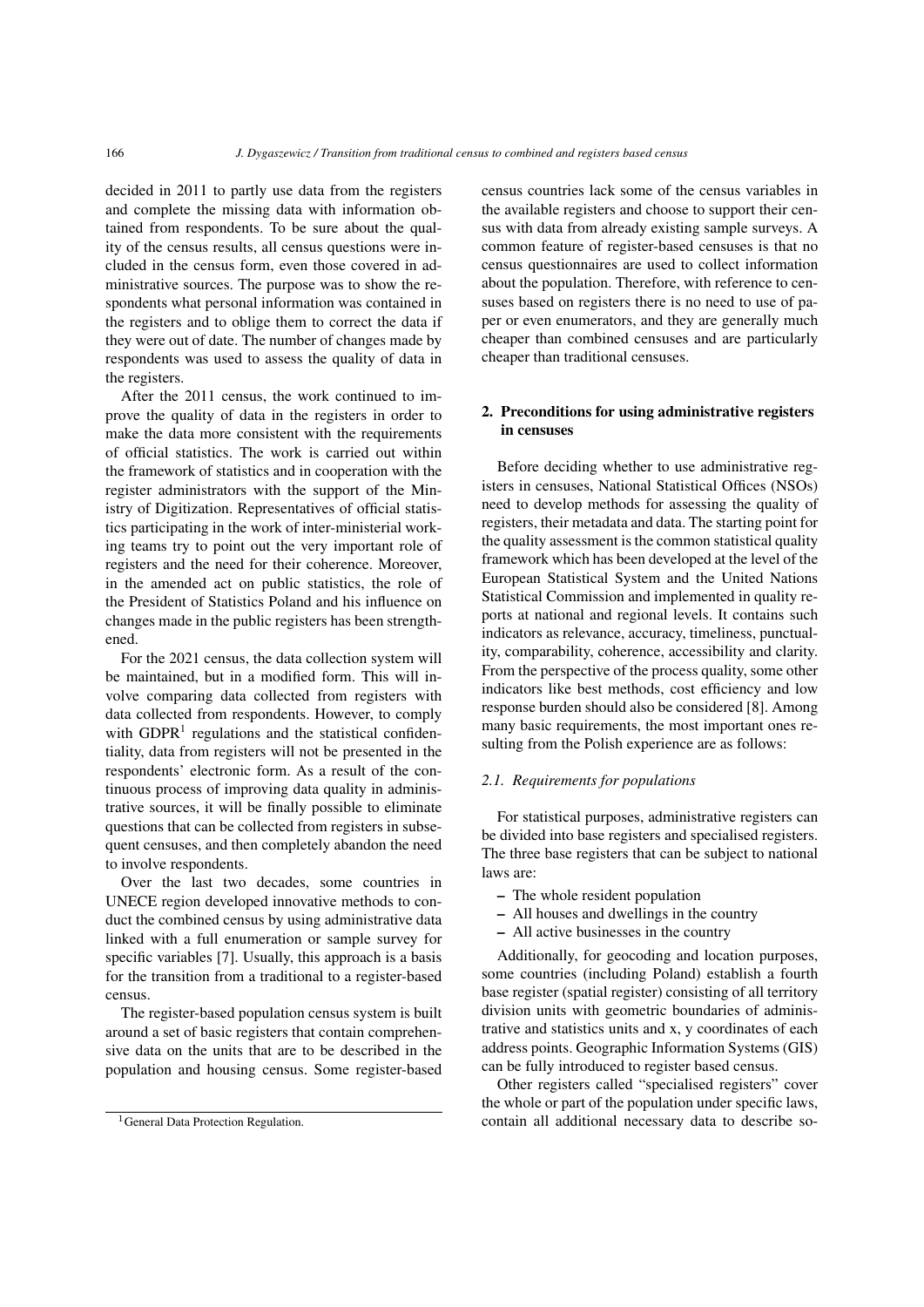cial, economic and environmental activity in a country and can be used for the evaluation of specific statistical phenomena.

#### *2.2. Requirements for Identifiers in registers*

Identifiers have to be unique, universal and stable:

- Only one ID per object;
- No two objects may have the same ID;
- The same ID in many (optimally: all) systems;
- Should remain attached to the subject forever (even after the subject's death);
- Should be subject to validation by digit check or checks against base registers.

## *2.3. Requirements for administrative variables*

All administrative variables have to be understandable, properly described and published with:

- Well-defined concepts;
- Clarity and comprehensibility of definitions (mutually exclusive classes);
- Classifications according to the existing taxonomy;
- Congruence with the law (therefore laws should be simple and logical);
- Truth and verification;
- Known (published) quality.

# 3. The latest techniques for cleaning and preparation of administrative data

Administrative registers are designed for administrative needs and not statistical ones. This means that to enhance data quality, administrative registers have to be cleaned and transformed before being used in censuses or current statistics. If the registry owners clean data in their own database before sending them to the statistical office, then it is important to document this process in the metadata to avoid the duplication of data processing and data cleaning.

Based on experiences derived from the last census in Poland, a comprehensive model for transformation of data from administrative sources into statistical datasets can be proposed also for preparation of the 2021 census. The model comprises seven phases: preliminary preparation of an administrative register, data transition, validation and adjustment, integration, complex de-duplication, selection of best statistical value and creation of final statistical data set.

A classification procedure based on a model of quality assessment is needed before the selected registers are converted into the statistical register. In Statistics Poland, assessing the quality of administrative registers includes:

- timeliness of data,
- methodological compatibility,
- completeness,
- identification standards used in the registry,
- usefulness, – compatibility of data in administrative sources with data obtained in the study/survey,
- possession of an identifier allowing integration of data from various sources.

After the quality assessment, the preliminary preparation of an administrative register data procedure is initiated. It covers importing, mapping, simple deduplication and re-normalisation procedure. In the case of Poland, the importing procedure included:

- Consolidation of data from various sources;
- Extraction of data into the production environment based on the SAS software;
- Conversion of data into one format that was suitable for processing – SAS tables;
- Validation of imported data structure that was an integral part of this process.

In the preliminary preparation phase, redundant variables (i.e. those that will not be used) are excluded from further processing, and the remaining ones are named according to a fixed standard. Then identical records are removed from the dataset (simple deduplication). The last step of this stage is to create a flat table containing specific subjects.

The next phase is data transition providing cleaning procedure for two kinds of data. The first is for IDs and address data variables and the second for variables describing statistical characteristics. In this phase, the data processing in the production environment consist of the following steps:

- Up-case standardise all entries in the selected column of text to standard uppercase letters. Standard up-case only applies to columns in which raising capital letters will not alter the information;
- Profiling create a report on data quality;
- Parsing (separation) or combining variables applied in the case of several pieces of information joined in a single variable; for example, the division of the address into city, street ID, street name, house number and apartment number;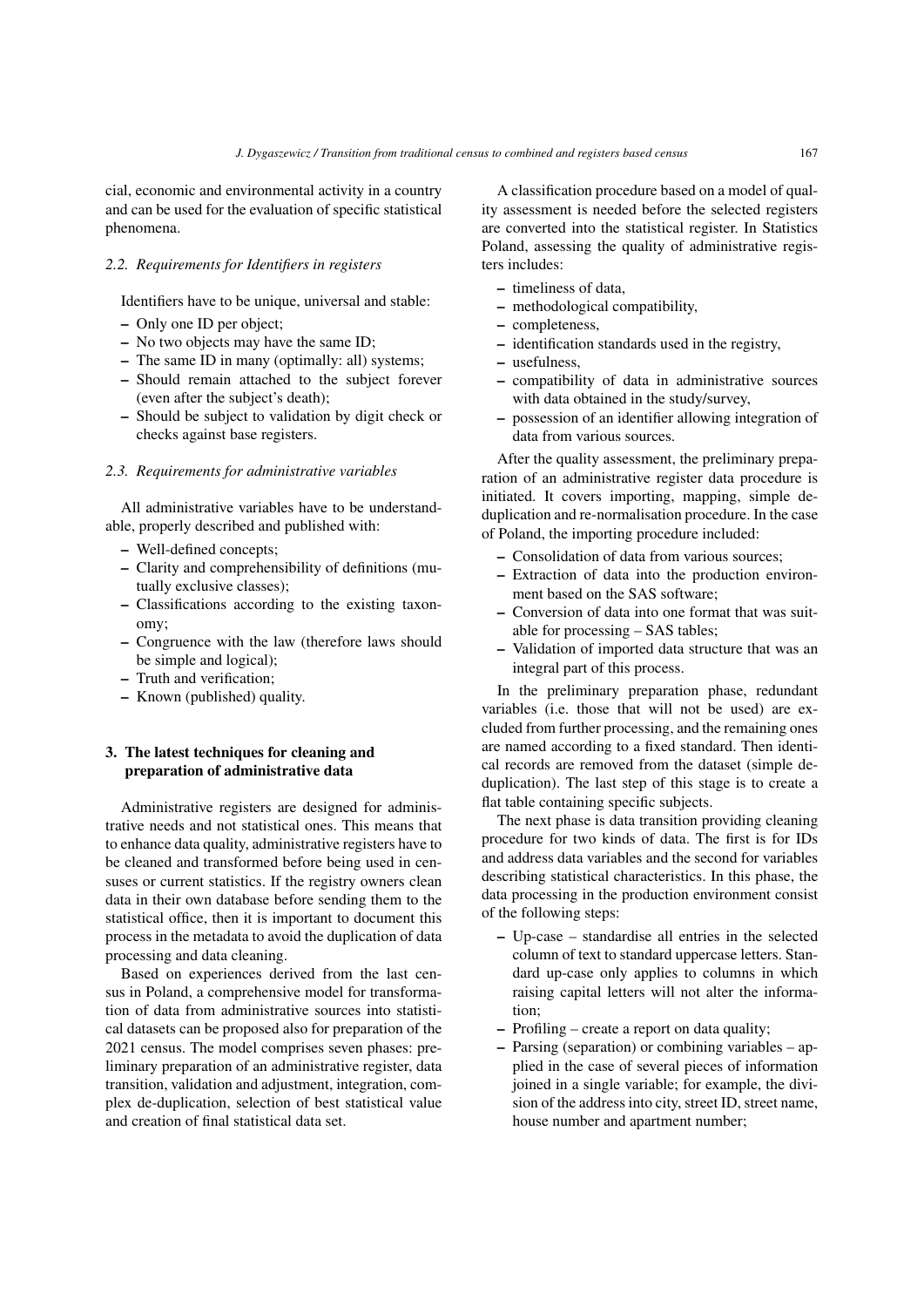- Unification/standardisation of data according to firm rules;
- Standardisation with schemes this is the correction of incorrect recording by the imposition of appropriate schemas. The schema is a table with two columns. One column contains wrong names and the other contains corresponding correct names (standard). Schemas are used to correct erroneous entries for names like province, county, municipality, town, street, street prefixes and country names. Schemas can also be used to replace outdated code names for new municipalities;
- Conversion for the variables in the registers that are hallmarks of the entity (e.g. gender, education, marital status). The conversion means replacing differently stored descriptive values by the same information, i.e. transforming registry variable to the statistical standard.

The result of the data transition is a dataset in which the data are consistent, and the variables are standardised and have substantively correct values.

After the data cleaning, the validation and adjustment phase is applied. This stage is intended to check the results of processing the relevant rules, that is, to verify compliance with the assumptions of data consistency, accuracy and standard. The validation consists of checking the data, correcting abnormal values according to the algorithms prepared by methodologists, eventually excluding the unimprovable records from further processing. The stage ends up generating a report with data quality improvement, and on the quality basis the set goes to further processing or back to the stage of cleaning.

The next phase is integration. The dataset from the register is integrated with a reference dataset, which can be a pre-prepared list of statistical units like people, real estate, agriculture farms, business entities or another referenced administrative register. The integration also assumes the existence of a common variable/group of variables that define the connection. The integration process is related to the quality indicators on the coverage of objects. Incomplete coverage (under-coverage) – can be measured by the percentage of missing objects in the collection with respect to the reference collection. Over-coverage can be measured by the percentage of objects' source missing in the reference data set.

After integration the complex de-duplication stage is applied for the elimination of redundant units – equivalent but not identical. It applies in cases where the same variables for the repeated units contain other values. Multiple occurrences of units in the set are often the result of high-detailed data collection. The result of de-duplication is one record with all the possible and unique information for an entity without losing information from others.

As a result of the integration phase, a number of transformed registries are attached to a set of reference variables of many records, so there arises the problem of choosing the most appropriate value. The phase of the selection of statistical variable value from many registers solves that problem. There are some approaches like downloading of information only from one register or for a specific variable combining information from several registers in the specified order (selection of the most appropriate source of the second, third order etc.). It is also possible to use several ways to select best values:

- from the register covering the largest set of information,
- from the most recent register,
- related to the degree of filling of the variable,
- for quality/utility stored value for the variable.

When choosing the best value of a variable from a number of records, indicators of the following quality of the variables may be helpful:

- degree of integration (e.g., the percentage of objects in an integrated set, with respect to the Reference Collection),
- degree of filling (e.g., the percentage of objects in an integrated set for which the value of the variable is not empty),
- utility (e.g., the percentage of objects in an integrated set for which the value of the variable is not empty, minus the value of the variable outside of the scope),
- timeliness (the choice of a variable determined by the date 'status to' data).

It should also be noted that variables can be repeated not only between registers, but also within a single registry. In such cases, the methods for selection of values may be the same as described above. The selection of variable value from multiple-registers yields a single variable statistics with best value.

The result of the above steps is the creation of a statistical data set containing specific entity and assignments to the statistical variables. Such statistical register is available for use by analysts for multivariate analysis. Such process transfers data from the production environment to the target environment (analyti-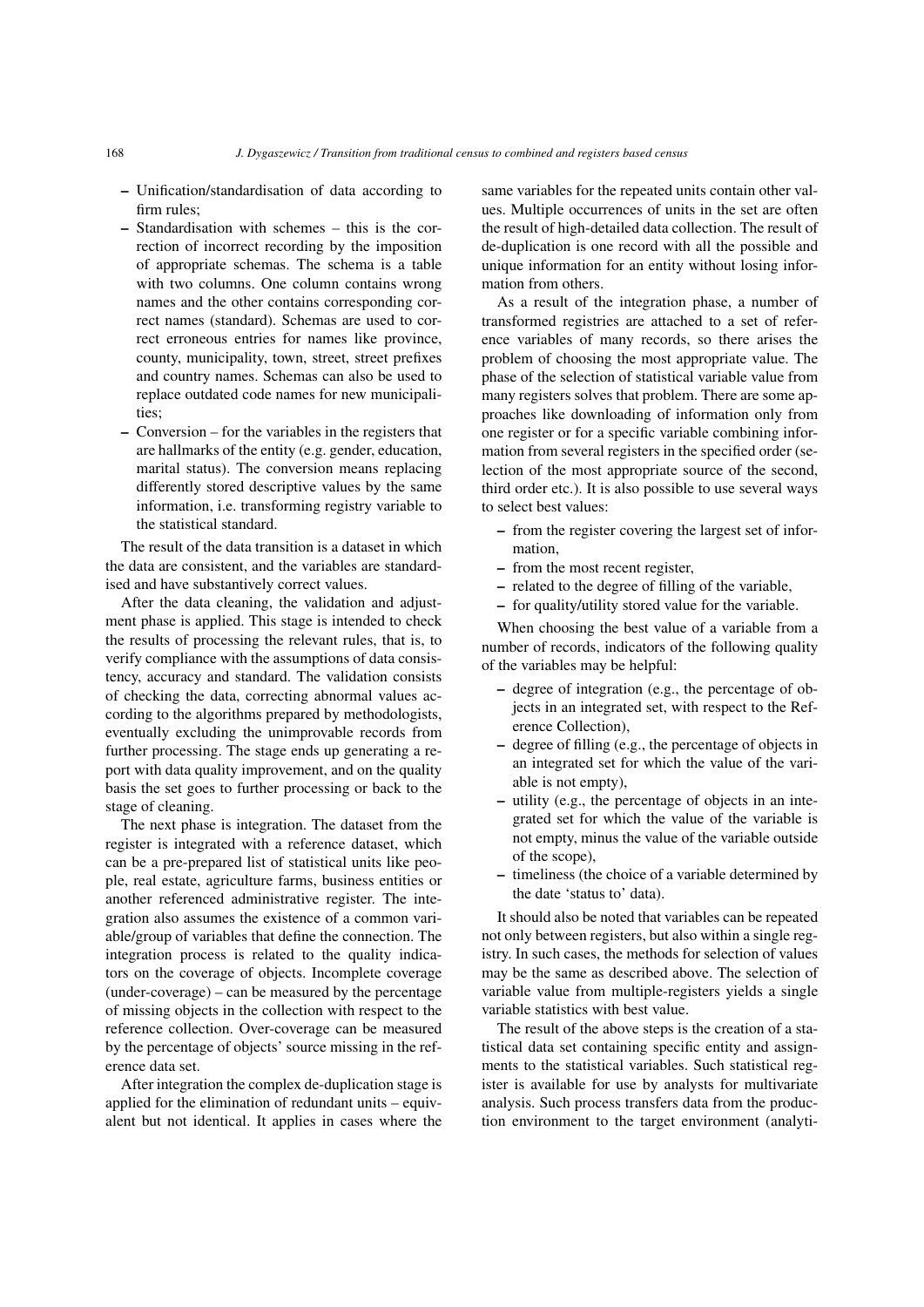cal), based on quick data loading. According to the local law in some countries, it is necessary to anonymise data for further analysis. In such case, the statistical data base should be anonymised. For example in Poland, the following variables are removed from the analytical data base:

- Surname;
- Names;
- Street;
- House number;
- Apartment number;
- Social Security ID or other PIN;
- Phone number;
- All other variables containing data that could identify a specific person.

After conducting all the above operations, it is necessary to measure the quality of administrative data processing. At minimum, this should consist of:

- over-coverage error rate,
- under-coverage error rate subjective indicator of completeness,
- objective indicator of completeness,
- imputation rate,
- data correction index.

All the above data processing stages were invited and checked by the Polish statistics during the 2011 census and constitute a valuable resource for the Polish statistics. Some elements of this experience later contributed to the UNECE Guidelines developed by the Task Force on the use of registers and administrative data for population and housing censuses [\[8\]](#page-10-1).

# 4. The Polish case study: Population and housing census 2011

The national combined population and housing census conducted in Poland in 2011 was designed and implemented with the application of a mixed model, i.e. using data from administrative registers and data obtained from respondents (20% ad-hoc sample survey), with the use of electronic questionnaires.

The 2011 Act on the National Census of Population and Housing provided for the widest possible use of public administration information systems. Data not included in the public administration's information system or data not eligible for statistical quality were collected by means of the Internet application (CAWI) or by hand held (HH) electronic devices equipped with the electronic form application (CAPI mode). As a result, paper questionnaires were completely eliminated.

#### *4.1. The use of administrative sources*

The starting point was the use of administrative sources already existing within the State administrative structures. In accordance with the National Census Act, all entities maintaining IT systems of public administrative and non-administrative systems would deliver data in the framework of census operations in the scope and time specified therein.

The necessity to use data from administrative systems in Polish statistics resulted from:

- minimisation of the costs of statistics production,
- risk of an increased non-response in statistical surveys, including censuses,
- intensive development of IT systems of public administration, based on advanced technologies.

Census implementation based on administrative and non-administrative systems brought numerous benefits, including:

- effective use of administrative and non-administrative systems,
- reduced census costs,
- reduced social burden connected with data transfer
- improvement in data safety,
- guarantee of surveys' harmonisation,
- availability of information from future annual census based on registers,
- availability of data from administrative registers for any level of territorial disaggregation,
- possibility to identify double entry errors (overcounting),
- creation of a micro-database supporting indirect estimation – modelling at the unit level,
- improvement in estimation for small areas,
- improvement in the coherence and reliability of statistical data.

Using data from administrative sources required an in-depth understanding of the information resources, which were found in these sources. An analysis of all the sources and variables potentially useful for the censuses was carried out. The necessary metadata on approximately 300 administrative registers were collected, of which almost 30 most useful ones were selected. For each of these registers, separate records were opened and all variables from these sources were subjected to the utility analysis. The variables were evaluated with regard to their conformity, in terms of definitions and classifications, with the existing Polish and EU statistics dictionaries. Appropriate weights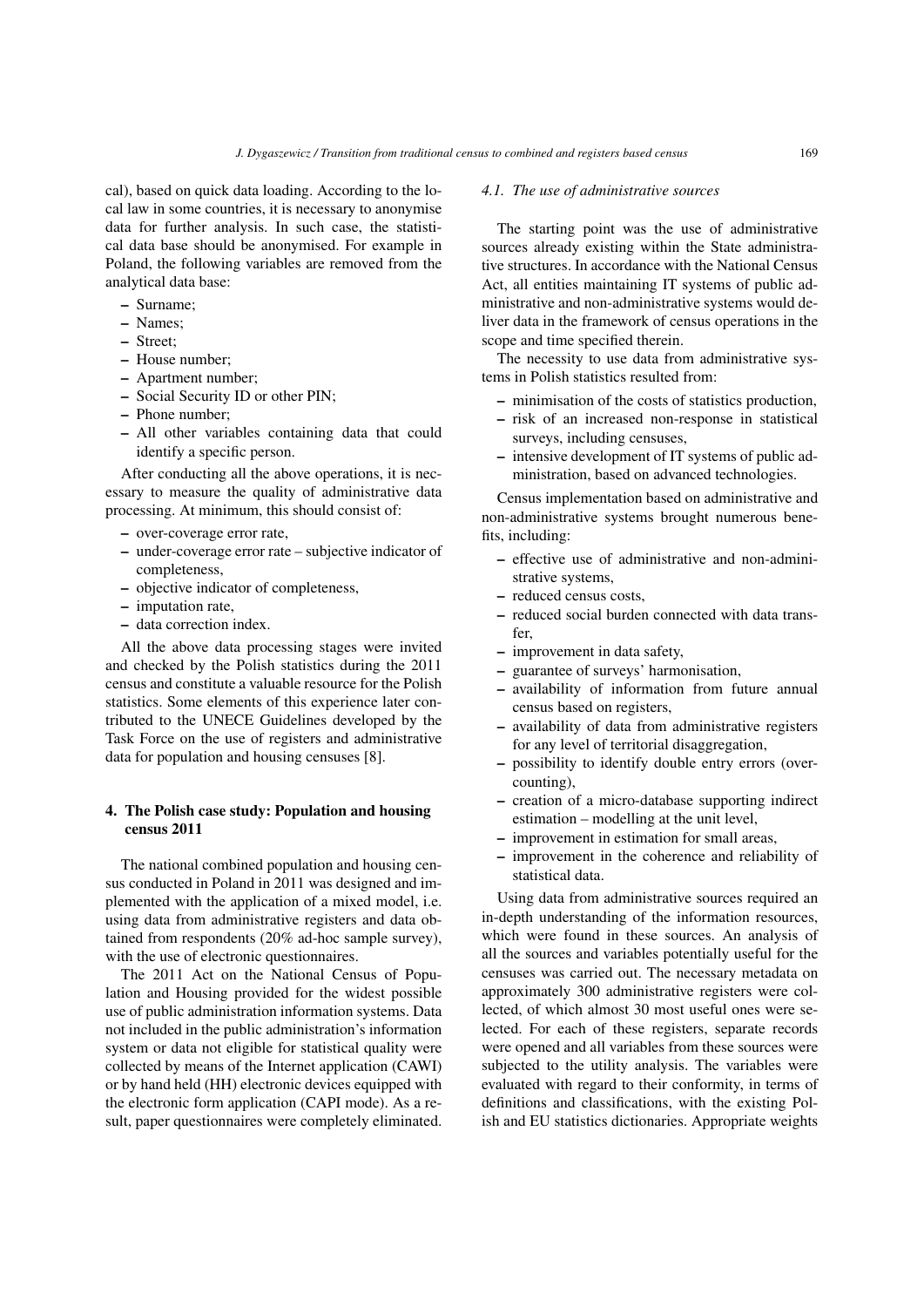were determined both for the variables and administrative registers from which these variables came, taking into consideration their utility and quality. The knowledge concerning the quality and utility of variables from different registers was a basis for the rules of merging data, and their estimation and imputation in the operational base of microdata.

Finally, 28 sources were used from Government and Local-Government administration, and from administrators outside public administration such as building administrators, housing co-operatives, power distribution plants and telecommunication operators. All the administrators of databases provided access to their information resources for the purposes of the population and housing census in 2011.

Data from administrative systems were used in the census:

- as a direct source of census data,
- and to create:
- compilations of buildings, dwellings and persons,
- an address-residence register,
- and a sampling frame.

To enable the administrators to transfer data from regionally dispersed systems via telecommunication channels, Statistics Poland developed an electronic platform for data collection and processing, together with a net-based application for a direct data transfer via electronic means in a secure connection (encrypted channels). These solutions were also applied for collecting data from over 2500 local communities (LAU2).

The unit data obtained from registers were converted into statistical registers, simultaneously being subject to the process of cleaning, de-duplication and standardisation. The process was carried out in the Data Quality System (DQS) in the SAS environment. At the same time, metadata were collected on quality of input data obtained from registers, the applied cleaning procedures and the final quality obtained after applying DQS procedures.

A "meta-information repository" was created to collect methodological, technical and operational metainformation. This ensured process control of data processing as well as monitoring of the course of processes, including measurement and collection of metainformation concerning quality at all stages of the process of data development, i.e. at data collection, processing, analysis and dissemination stages.

#### *4.2. Other data acquisition methods used in the combined census*

Poland was one of the first countries in the world to use a wholly innovative method consisting of several of the most modern techniques for collecting census data simultaneously. Apart from the use of IT systems and registers of public administration, various data collection methods were applied, based on functioning of three channels *simultaneously* (known under the common name of CAxI):

- CAII/CAWI (Computer Assisted Internet/Web Interview) – an online self-administered questionnaire, which entails checking the respondent data obtained from administrative sources, within a specified time frame, and, if needed, correcting them and providing missing information (selfenumeration);
- CATI (Computer Assisted Telephone Interview) – a computer assisted telephone interview, conducted by a statistical interviewer;
- CAPI (Computer Assisted Personal Interview) an interview conducted by a census enumerator, registered on a hand-held device.

All three channels were based exclusively on an adaptive electronic questionnaire, ensuring high quality of data at the collection stage. The electronic questionnaire was adjusted and implemented in accordance with the technology assisting particular modes of obtaining data based on CAxI. An appropriate questionnaire application (available at a mobile terminal or Internet browser) verified, among other things, if the questionnaire had been filled in accurately through logical and accounting controls.

The appropriate census architecture had to be constructed to enable the optimal application of advanced IT and telecommunication technologies in censuses. For the purposes of census design and implementation, Statistics Poland integrated various technologies in the IT Census System (from applications installed on mobile terminals, through applications managing and assisting in telephone interviews, to specialist bases, data warehouses and analytical and reporting tools).

#### *4.3. GIS technology*

For the first time in Poland's census history, GIS technology was used in 2011 to implement and monitor the enumerators' fieldwork.

With the use of various reference materials and registers containing spatial information, Statistics Poland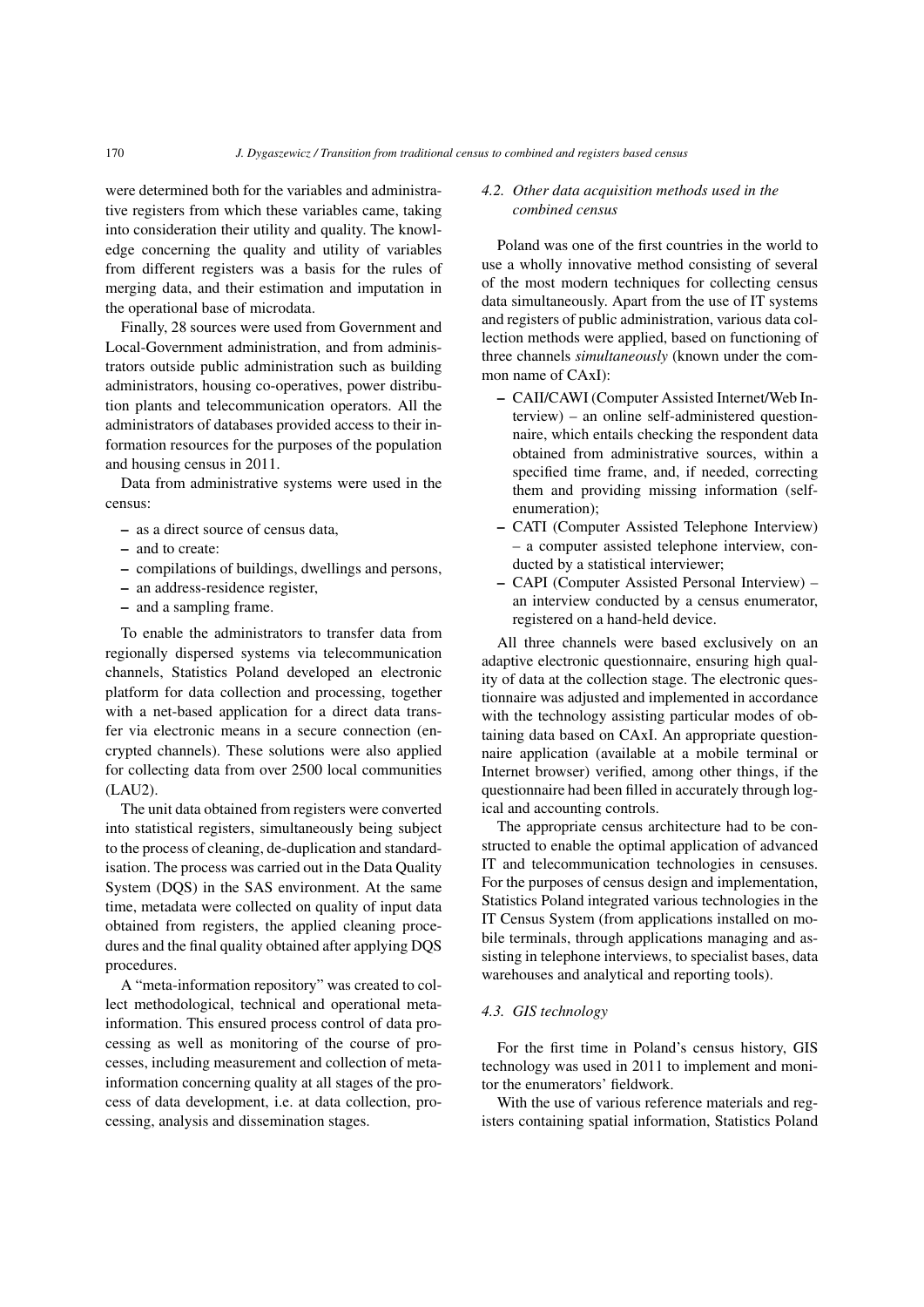created spatial data for statistical address points and boundaries of statistical division of the country. All the data were collected together with x, y coordinates. Owing to that, digital maps used by census enumerators were an indispensable data source (to navigate and verify dwelling locations in the field), by local leaders (for on-line census monitoring within the LAU2 level administrative units), and by regional (NUTS2) and central supervisors (for on-line census monitoring on regional or global level). Digital maps were used to monitor on-line census progress in a defined area or for a specific enumerator (an on-demand location or daily route could be visualised on the map).

#### *4.4. The Geo-statistics Portal*

Statistics Poland developed and implemented a GIS portal (https://geo.stat.gov.pl) for dissemination of the census data spatially. The Geostatistics Portal is a platform for interactive cartographic presentation and the publication of data acquired in censuses. It serves to store, present and share information with a broad group of recipients.

The interface of the Geostatistics Portal allows quick and easy access to the resulting statistical information. Data are presented using such cartographical presentation methods as cartograms (choropleth map) and various cartodiagrams. It is also possible to set one's own parameters for the visualisation of a thematic area for a given cartogram. These include measure, aggregation level (territorial division unit), the number of intervals, etc. Apart from the possibility of using readymade spatial analyses, in the Geostatistics Portal, internal users can draw up custom thematic maps based on a selected feature of the data model, using dynamic spatial analyses, i.e. linear or distance analyses, or object buffering.

## 5. Main achievements of the last combined census in Poland

The census in Poland turned out to be an innovative project not only countrywide but also worldwide because of the following facts and figures:

– data were simultaneously collected, without paper, from four different channels (i.e. administrative registers, Internet self-enumeration (CAII), direct interviews conducted by census enumerators, using electronic questionnaires (CAPI), and telephone interviews conducted by statistical interviewers (CATI)), so paper questionnaires were completely eliminated, and were replaced by digital solutions,

- data from 28 administrative registers and 3 nonadministrative systems were effectively integrated,
- the use of GIS technology helped conduct the census preparatory work and an on-going census process monitoring and made it possible to compile and present census results based on multidimensional spatial analyses,
- IT Census System comprised a number of solutions ensuring the high level of security of the processed data,
- the modern statistical data processing technologies that have been developed will have a considerable influence on the methodology of future statistical surveys.

To guarantee progressive solutions, considerable efforts need to be expended with a view to developing a new census strategy. Attempts should be made to:

- reduce census costs,
- use administrative sources in an effective way,
- reduce social burdens connected with data transfer
- improve the safety of transferred data,
- improve the coherence and reliability of statistical data.

# 6. The construction of the list for census 2021 in Poland

The purpose of building a list for census 2021 is to create a broad, comprehensive and subjectively compilation set describing the population for Census 2021 and annual censuses after 2021. The construction of the list of the persons was based on the integration of data from many heterogeneous sources to obtain a consistent image of the collected data, It was assumed that the integration key would be a personal identification number (PESEL), because it is the main identifier found in most polish administrative sources. For building a list of persons, an IT system was created that includes not only determining the number of persons to be examined in the census, it also allows calculating census and other characteristics for statistical surveys.

The construction of the list for census 2021 will be implemented in three main stages:

– Preparation of the list of the address and housing based on the address identification system of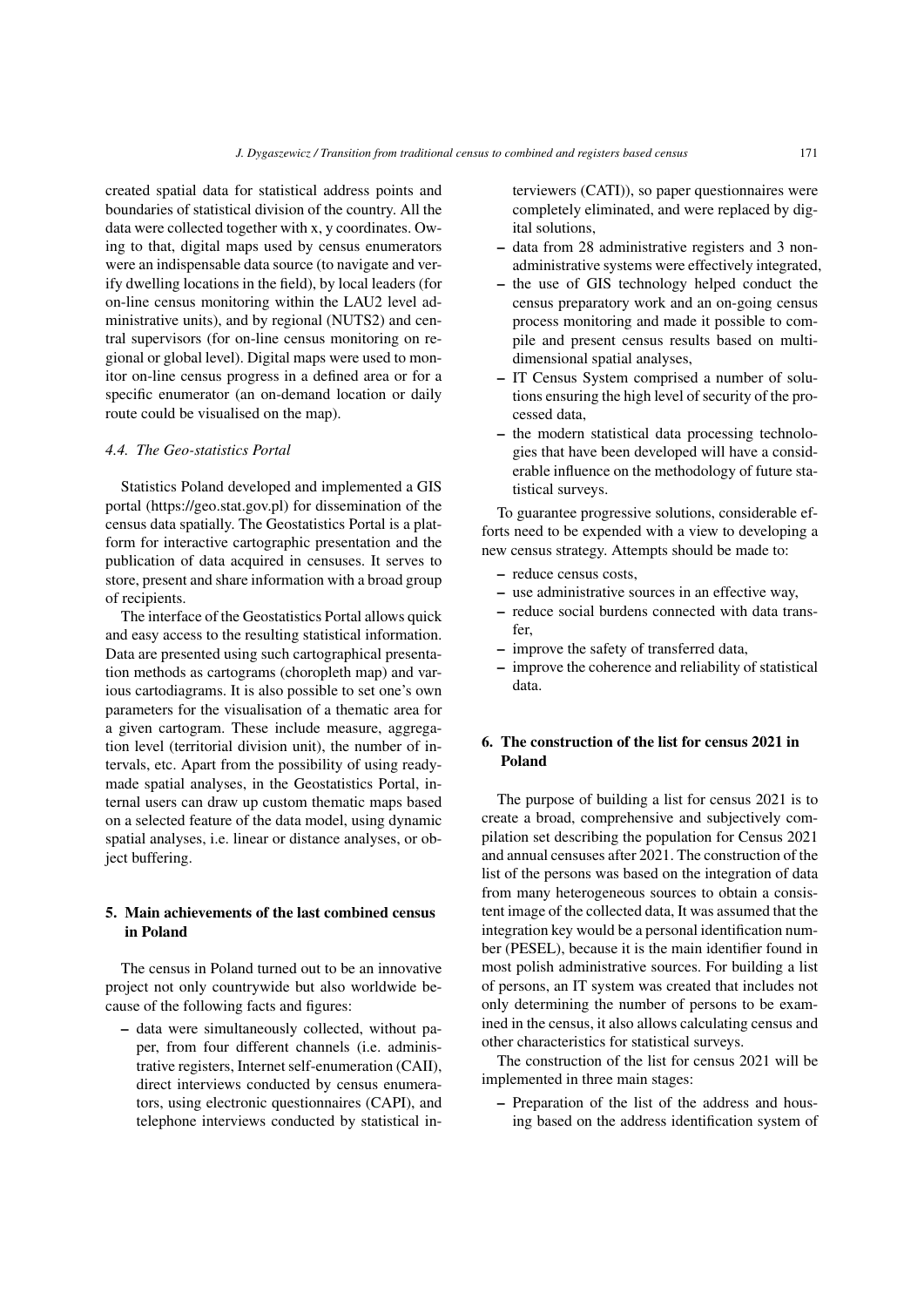streets, real estate, buildings and flats (NOBC), including inhabited and uninhabited flats located in residential and non-residential buildings, and connecting spatial addresses;

- Preparation of the list of persons with assigned home addresses;
- Integration of lists constituting the basis for the implementation of the population and housing census.

The object-oriented approach was adopted in the construction of the address, buildings and dwellings list. The list consists of four tables:

- Buildings;
- Flats;
- Collective living quarters;
- Persons.

with a set of variables and connecting keys between individual Tables

Necessary data sources for constructing the addresses, buildings and dwellings list as follows:

- TERYT national official register of territorial division and NOBC address identification system for streets, real estate, buildings and flats;
- Public administration information systems and official registers:
- Universal Electronic Population Register System (PESEL);
- Central Register of Entities National Register of Taxpayers (CRP-KEP);
- Central List of Insured National Health Fund (NFZ);
- Comprehensive IT System Central Register of Insured (KSI CRU) / ZUS;
- a new Insurance IT System (nSIU) Agricultural Social Insurance Fund (KRUS);
- Agency for Restructuring and Modernization of Agriculture (ARiMR);
- Records of cities, streets and addresses (EMUiA).

Non-public information systems:

- Information systems of enterprises operating in the field of electricity sales (set of Energetyka ZE);
- Statistical survey for units conducting economic activity, i.e. the Statistical Units Database (BJS).

Necessary steps for building of the population data set are as follows:

– Collecting and merging unique PESEL numbers from the administrative registers;

- Validation of the PESEL number consists in checking the required number of identifier characters, compliance of the check digit and the possibility of occurrence of the date of birth in the calendar encoded in the number;
- The PESEL number validation algorithm includes automatic checking of back dates as well as future dates, including leap years;
- In the list of persons holding the personal ID number, it is necessary to calculate the variables; sex and age due to the need for further validation necessary for the construction of this list;
- Verification and designation of specific groups of persons due to specific characteristics.

The last stage of integration of the list of persons with the NOBC database, consisting of the address identification system, was built on the so-called full address key, which it consists of:

- name of the commune (gmina),
- city name,
- street name,
- TERYT commune code,
- TERYT city identifier,
- TERYT street identifier,
- number of the building,
- flat number.

In conclusion, it is worth noting that the presented way of building the list is based solely on data from administrative sources and will allow to cover the whole population and all addresses. This method also makes it possible to:

- full integration with other subjects, ensures high quality of data,
- fully automatic and repeatable process,
- provide the quality control at every stage of processing.

The developed method allows to use it in the next census and will be suitable for the post 2021 censuses.

#### 7. Plans for 2021 census

The implementation of the census will be based on the methods implemented in the previous edition of the census in 2011. Rapid technological progress has a significant impact on the scale of modern solutions currently adaptable to the needs of the census. The experience gained in 2011, improvements in individual processes and conclusions drawn became the basis for the decision to implement such methodological, organiza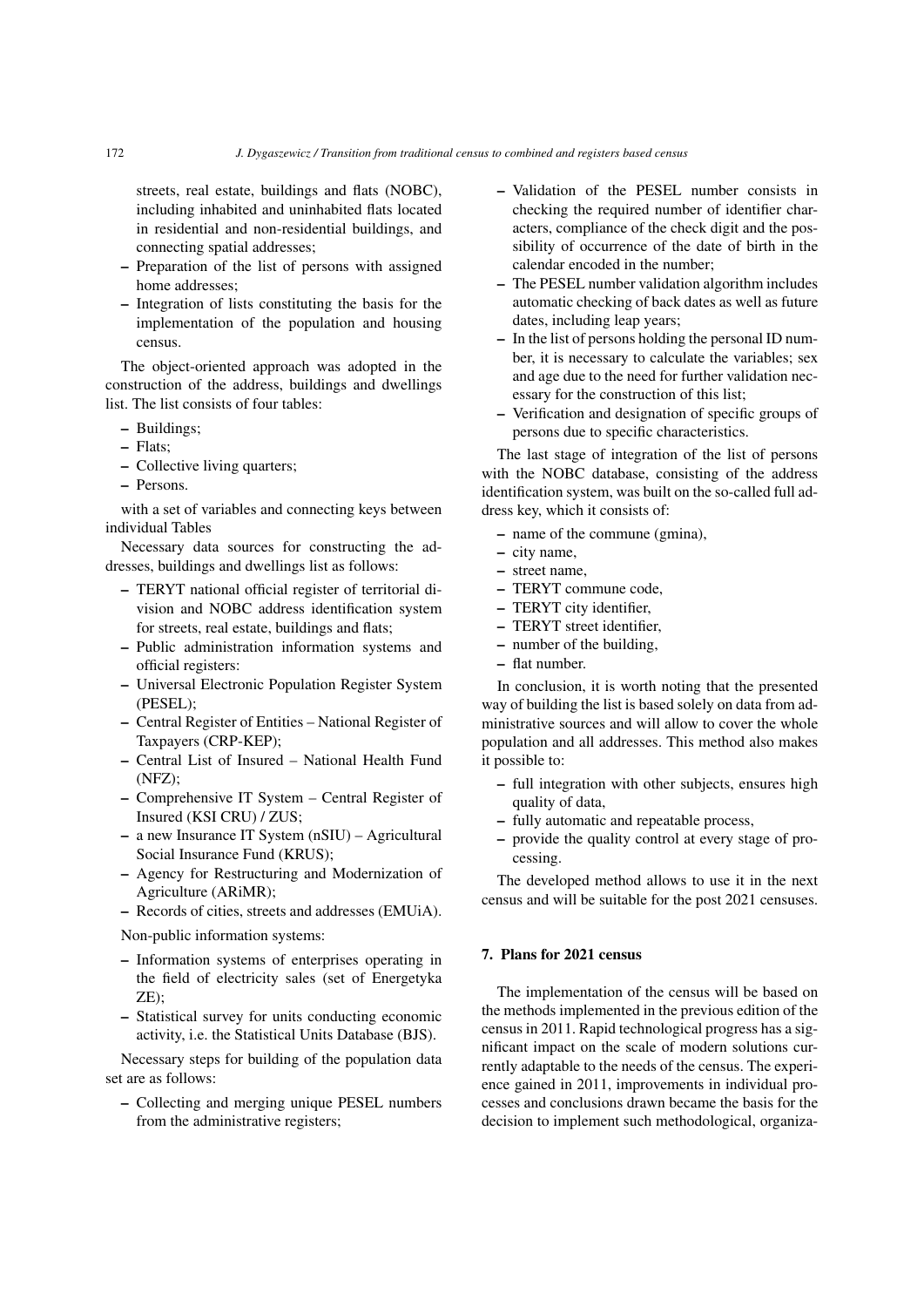tional and IT solutions that allow collecting information from every inhabitant of Poland subject to the census, without the need to incur increased financial outlays during the implementation of this project.

Census 2021 in Poland will be implemented as a full survey carried out from April 1 to June 30, 2021. Data from natural persons will be collected primarily by means of the Internet self-enumeration method. The self-enumeration will consist of providing data about oneself in accordance with a set of questions, via an interactive web application available on the Statistics Poland's website.

Particular emphasis will be placed on ensuring the highest possible response rate of respondents through the web-based self-enumeration system. Persons who will not have access to electronic devices enabling internet self-enumeration, digitally excluded persons, the elderly (who are not able to make internet self-enumeration) and those unable to make selfassessment due to their health condition, will be provided with free access to dedicated rooms supplied with the computer equipment and the software necessary to conduct the self-enumeration. A suitable room – meeting the conditions of confidentiality and freedom to fill in questions in the census application – will be available in every commune (e.g. commune office), statistical office, voivodship office and other public places. At the request of a natural person, the necessary assistance will also be provided with regard to the handling of an interactive application.

The census 2021 adopts a mixed census implementation model by combining the data from registers with the census survey. Moreover, the data collected from the respondents will be compared with the data from the registers at the stage of preparing the results. The result of the comparison will be the basis for the verification of the quality of the register data.

The population and housing censuses shall provide for the following data collection methods:

a. Internet self-enumeration (CAWI), carried out by the person included in the census between April 1, 2021 and May 16, 2021.

In particularly justified cases, if a natural person is not able to fulfil the obligation of the self-enumeration census, data shall be collected using the following methods:

b. a telephone interview (CATI), conducted by a computer-aided telephone interviewer, consisting of the collection of data from natural persons included in the census,

c. direct interview (CAPI), conducted by a field enumerator using a mobile device equipped with software dedicated to conduct a census involving the collection of data from individuals included in the census. The number of field enumerators will be determined for particular voivodships (NUTS2 level) and communes (gminas). This will take into account factors related to the availability of the Internet, the age structure of the population in the given area, population density, terrain circumstances, etc. A larger number of enumerators will be directed to communes with "more challenging" conditions.

In order to test the adopted methodological, organisational, technical and publicity related solutions, two trial censuses are planned to be carried out before the real one. It is assumed that, during the trial censuses, the following topics, among others, will be tested:

- a. the quality of the address-and-residential and personal lists, estimation of the list of unavailable units,
- b. verification of the informational scope of the application,
- c. functionality of electronic data collection channels,
- d. evaluation of the questionnaire and individual questions (interview time, difficulty level of the formulated questions, logical control of the electronic form),
- e. efficiency of data acquisition on portable electronic devices,
- f. technical issues related to the transmission of completed electronic forms to the relevant servers,
- g. operation of an integrated IT system, i.e. effectiveness of the Internet self-enumeration system and the telephone surveys and an interview with the enumerator,
- h. effectiveness of popularization solutions (including activities in traditional and on-line media and sending letters of the President of Statistics Poland to the citizens).

Immediately after the census, if necessary, a complementary research will be conducted to collect information that could not be collected in the census and that should be collected to ensure the completeness of the census, based on a sample drawn from the statistical survey frame, updated with data from the census frame.

It is also planned that a control survey will be carried out to check the quality of census.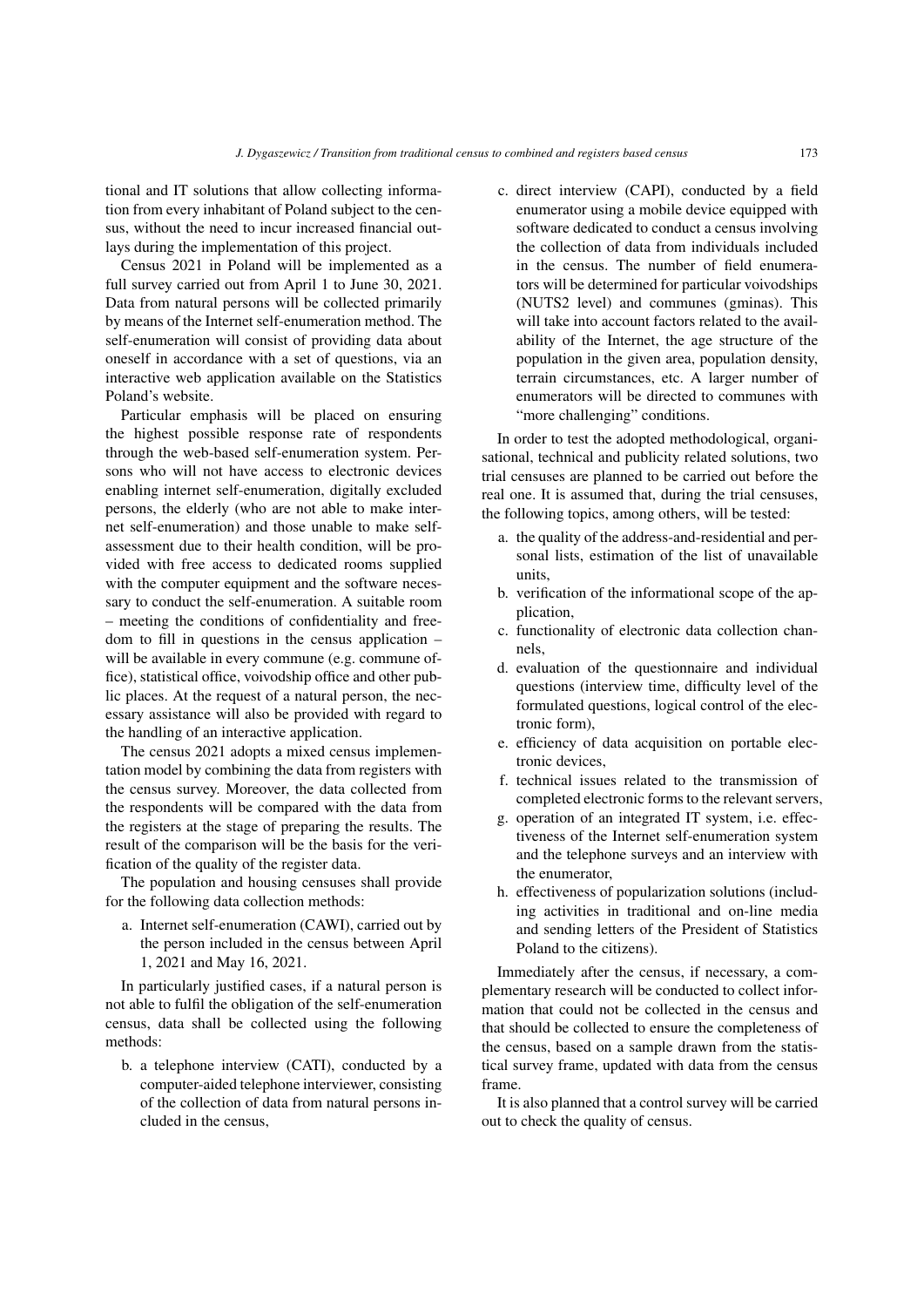#### 8. Plans for post-2021 census

For many years, Polish Statistics has been collecting data from administrative sources, social networks, sensors, GPS technology, etc. The censuses after 2021 will undoubtedly be based on the full use of administrative and non-administrative registers. Annual updates after 2024 will require full automation of data processing from administrative sources and other alternative sources such as Big Data combined with statistical data.

Data integration, administrative data and geospatial information are becoming increasingly important in our statistical production process. However, data silos have been a hindrance to data integrity, data integration and a barrier to production efficiency.

Regarding post-2021 census, Statistics Poland will create a reference architecture framework (RAF) based on a process-oriented model of a statistical production mainly:

- To enable departure from a stove-pipe production, based on data silos;
- Pointing out how iterative loops with and between the GSBPM phases, various data flows should be supported by IT;
- Defining the framework for secure data flows, according to the GSBPM;
- To assure of process and data quality management.

In the Polish Statistics, there are plans to address the following census-related challenges for post-2021 census:

- New data sources:
	- ∗ collecting and managing large amounts of data sets including Big Data,
	- ∗ analysis and assessment of the quality of collections and data in data sets,
	- ∗ assessment of the impact of the quality of the data sources used on the quality of the resulting data from censuses.
- New techniques and technologies;
- Developing Smart Statistics new methodologies relating to the integration of data from various online sources.

## 9. Conclusions and recommendations

According to the Polish experiences and UNECE guidance [8], the following recommendations should be considered in order to facilitate the use of administrative registers in censuses:

- Review or prepare national legislation system as a basis for the creation of a population and housing registers and permission to use the data contained in those registers for statistical purposes;
- Establish a universal personal identification (unique identity) system to facilitate proper linking of data. Identifiers have to be unique, universal and stable;
- Keep transparent partnership with administrative agencies;
- Identify with users the key requirements for the census. Review current registers to understand strengths and gaps and build statistical registers from different administrative sources;
- Establish quality frameworks and assessment processes before using registers in censuses;
- The quality of registers and quality of metadata and data from registers is the most important element that should be considered while deciding about the use of administrative registers in the production of statistics;
- Choose proper methodologies for data linking, managing the missing and inconsistent data and eventually linking administrative data with traditional data;
- Establish organisational structure designed for register-based census suitable for different circumstances derived from new methods applied to data collection and data processing;
- Improve data quality, the administrative registers have to be cleaned and transformed before being used for census or current statistics;
- Regarding the administrative register sources, it is worth distinguishing between indicators describing quality of sources, quality of metadata and quality of data;
- Use the three base registers that can be subject to national laws: the whole resident population register, the building and housing registers and the statistical business register, and their complementary registers. Consider all possibilities to compile it from auxiliary administrative and nonadministrative sources, including Big Data;
- For geocoding and location in space purposes, establish a fourth base register (spatial register) including all territory division units with geometric boundaries of administrative and statistics units and  $x, y$  coordinates of address points;
- Implement Geographic Information Systems (GIS) for linking statistical data with spatial data for complete geographical coverage and concep-